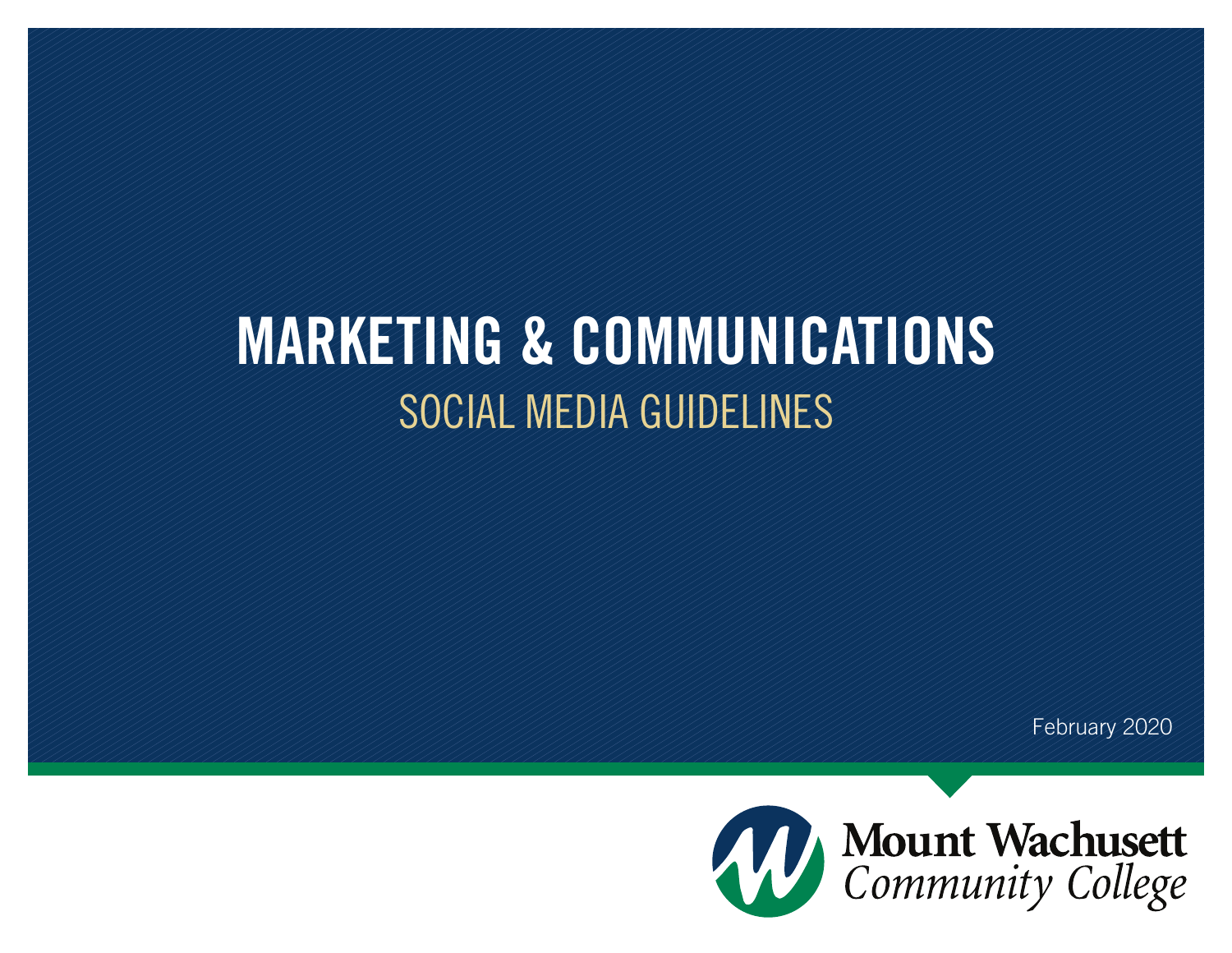#### All Users

General Guidelines..........2–3

#### Official College Social Media Accounts

| Approved Administrators 4 |  |
|---------------------------|--|
|                           |  |
|                           |  |
| Official Hashtags  5      |  |

#### Administering an Official College-Affiliated Social Media Account

| Account Approval 6                                                 |
|--------------------------------------------------------------------|
| Approved Administrators 6                                          |
| Content & Time                                                     |
| Response Time  7                                                   |
| Use of Photos/Videos 8                                             |
| Responding to Negative                                             |
| Account Security  10                                               |
| Platform Compliance &<br><b>Collecting User</b><br>Information  10 |
| Account Termination  10                                            |

#### Social Media Contacts

Marketing Team............... 11

Social media provides Mount Wachusett Community College (MWCC) employees, students, alumni and others ("users") an opportunity to share news, events, ideas, and experiences. It is an excellent, low-cost way to engage the community and build the MWCC brand.

All are encouraged to use social media to share MWCC information available to the public (press releases, calendar events, articles, etc.). To enhance the effective use of social media, these guidelines outline the most appropriate uses for the MWCC community in order to maintain standards of quality and relevance to our primary goals of teaching and learning, and our position as a community institution. The information in these guidelines is not in any way an endorsement of personal use of social media on work time or on work equipment. Social media should only be used on work time and/or equipment when it is college-sponsored and part of an employee's official duties.

Use of all social media (personal or MWCC-related) through the College's computer systems and networks shall at all times adhere to the College's Information Technology Acceptable Use Policies and Copyright Guidelines as well as all social media sites' communications standards, applicable local, state and federal laws, ethics, and privacy and intellectual property rights.

Due to rapid changes in technology, these guidelines will be reviewed and updated as needed. Questions regarding the use of social media or these guidelines should be referred to the Marketing and Communications department at 978-630-9122 or marketing@mwcc.mass.edu. Questions regarding the Information Technology Acceptable Use Policies should be referred to the Human Resources Department at 978-630-9160.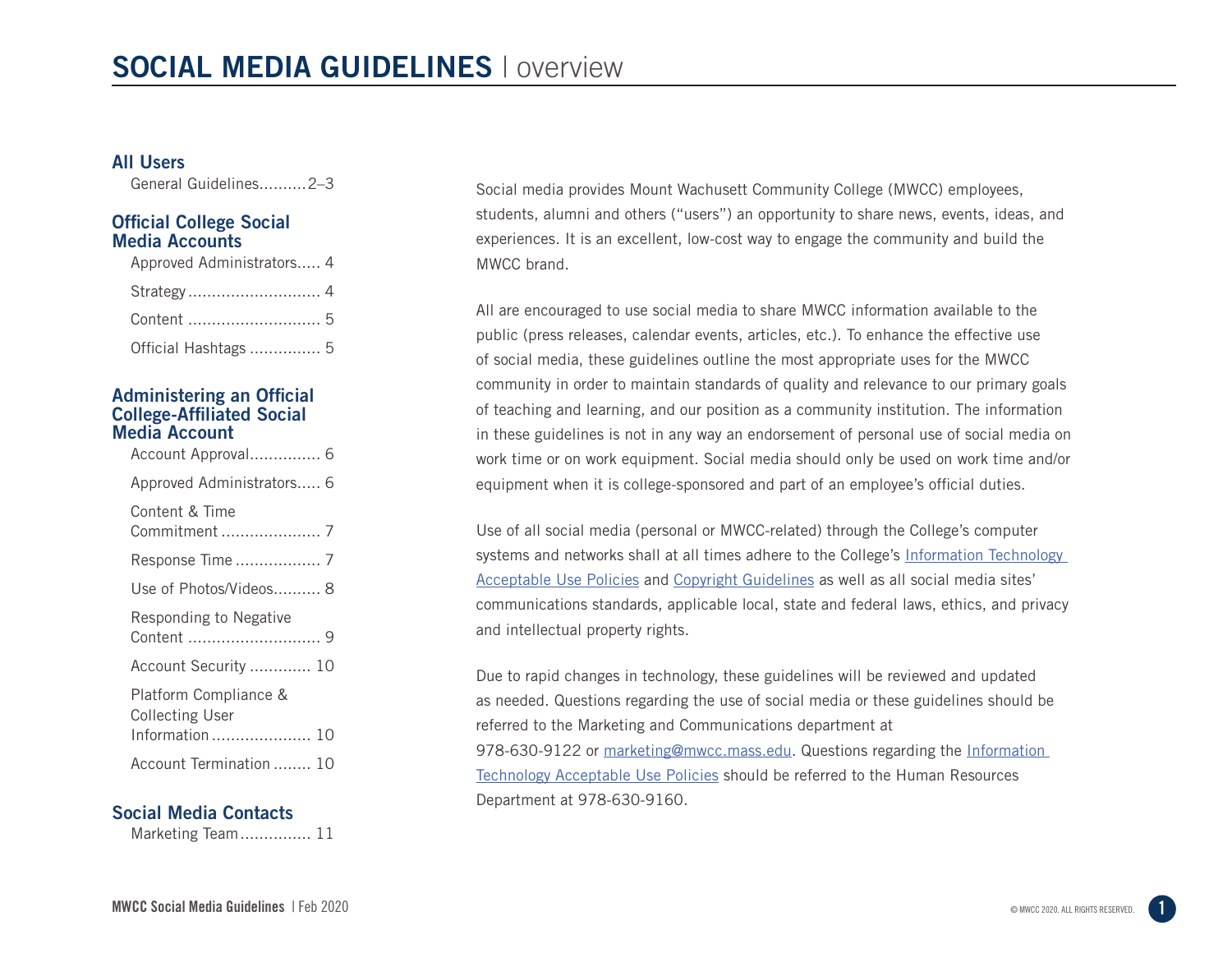

All users engaging with or on behalf of Mount Wachusett Community College must abide by these general social media guidelines. Failure to do so may result in the removal of posts and/or access to MWCC accounts.

#### Maintain Confidentiality

Do not post confidential or proprietary information about MWCC or other individuals. Follow federal policies and requirements, such as HIPAA and FERPA.

#### Maintain Privacy

Do not discuss or post photos of individuals on social media without their permission. If you would not present the content in a public forum, do not post on social media.

#### Respect College Time & Property

MWCC employees can use social media if approved by their supervisor, use is directly related to MWCC goals, and they are in compliance with MWCC policies. Personal social media use should be done on personal time and on personal devices. Use of MWCC branding or photos on personal social media accounts is prohibited.

#### Do No Harm

Your posts should not be harmful to yourself, others or MWCC whether you are using social media for MWCCrelated or personal purposes. Content that promotes or depicts illegal activity, is threatening or harassing, includes obscenities, or defames a person, group or organization is prohibited and will be documented and removed.

#### Understand Your Personal Responsibility

You are personally responsible for the content you publish on social media, blogs, or any other form of user-generated content. Be mindful that what you publish will be public, exist for a long period of time, and may be redistributed throughout the internet. Comply with all Copyright laws and only post information to which you own the rights. (This includes music, art, literary works, photos, text, video, etc.).

#### Maintain Transparency

Be honest about who you are without sharing sensitive information that could be used to steal your identity (address, phone number, etc.). If you identify yourself as an MWCC employee on your personal social media, please be clear that you are sharing your views as an individual, not as a representative of the College.

### Correct Mistakes

Be up-front and quick to correct a mistake. If you go back and edit a previous post, make it clear that you've done so.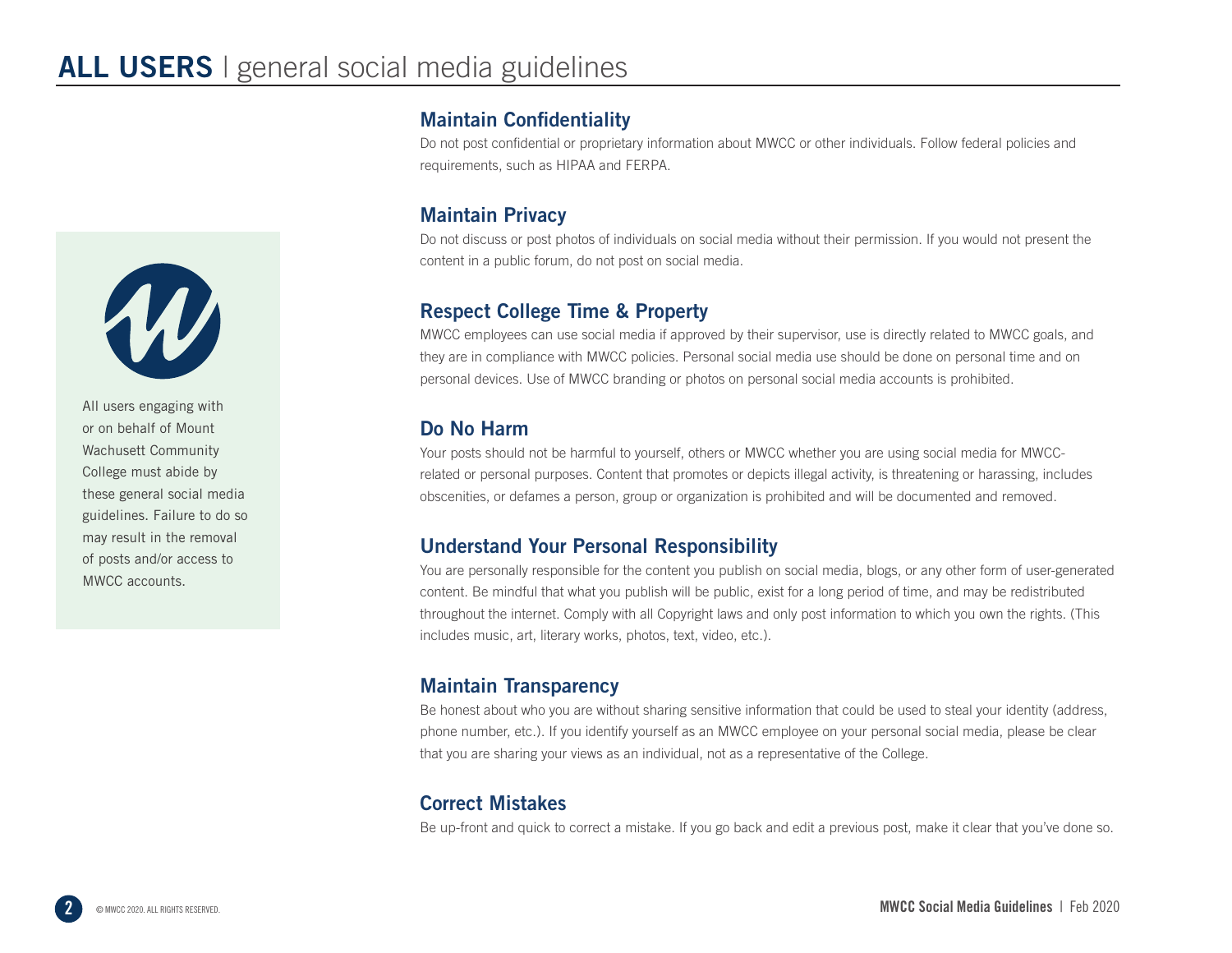#### Be Respectful

It is important to be constructive and respectful while interacting with others at all times. This includes when discussing a bad experience or disagreement. MWCC employees are expected to interact on social media with the same respect required when interacting with college guests, students, and employees in-person. If you would not be comfortable reading about or defending your actions in a Boston Globe interview, do not post that content.

#### Be a Valued Member

Make sure the content you contribute to any social media site is valuable to its community. Domineering conversations and self-promotion is viewed negatively and can lead to you being banned from groups, pages, blogs, etc. MWCC reserves the right, but assumes no obligation to remove content that is not related to official college business and consistent with the college's mission. We do not permit messages selling products or promoting commercial or other private for-profit ventures.

#### Consider Your Audiences

Social media often spans traditional boundaries between professional and personal relationships. Use privacy settings to restrict personal information to otherwise public sites. Carefully and thoughtfully choose the photos and information you share as well as your profile photo or avatar.

#### Know Your Medium

Make sure you know how each social media platform is used. Just as you would not use a screwdriver to hammer a nail, be sure to know the tool and how to best use it. Be aware that MWCC uses each platform strategically for specific audiences (see "Official College Social Media Accounts" on subsequent pages for further information).

#### Think Before You Post

There is no such thing as a "private" social media account. Photos and comments can be forwarded, copied, and screenshot. Archival systems save information even if you delete a post. If you feel angry or passionate about a subject, it is wise to delay posting until you are calm and clear-headed. Only post content that you would be comfortable sharing with the general public (peers, coworkers, current and future employers, etc.)

#### Warnings and Banned Users

If any user does not fall in compliance with these guidelines, we have the right to remove their content. Upon doing so, we will message the individual, if possible, letting them know their post was deleted and why. If the same individual falls out of compliance again, we will ban the user from our page.



MWCC's social media communities should be positive places to share news, events, ideas, and experiences free of for-profit solicitations and disrespect.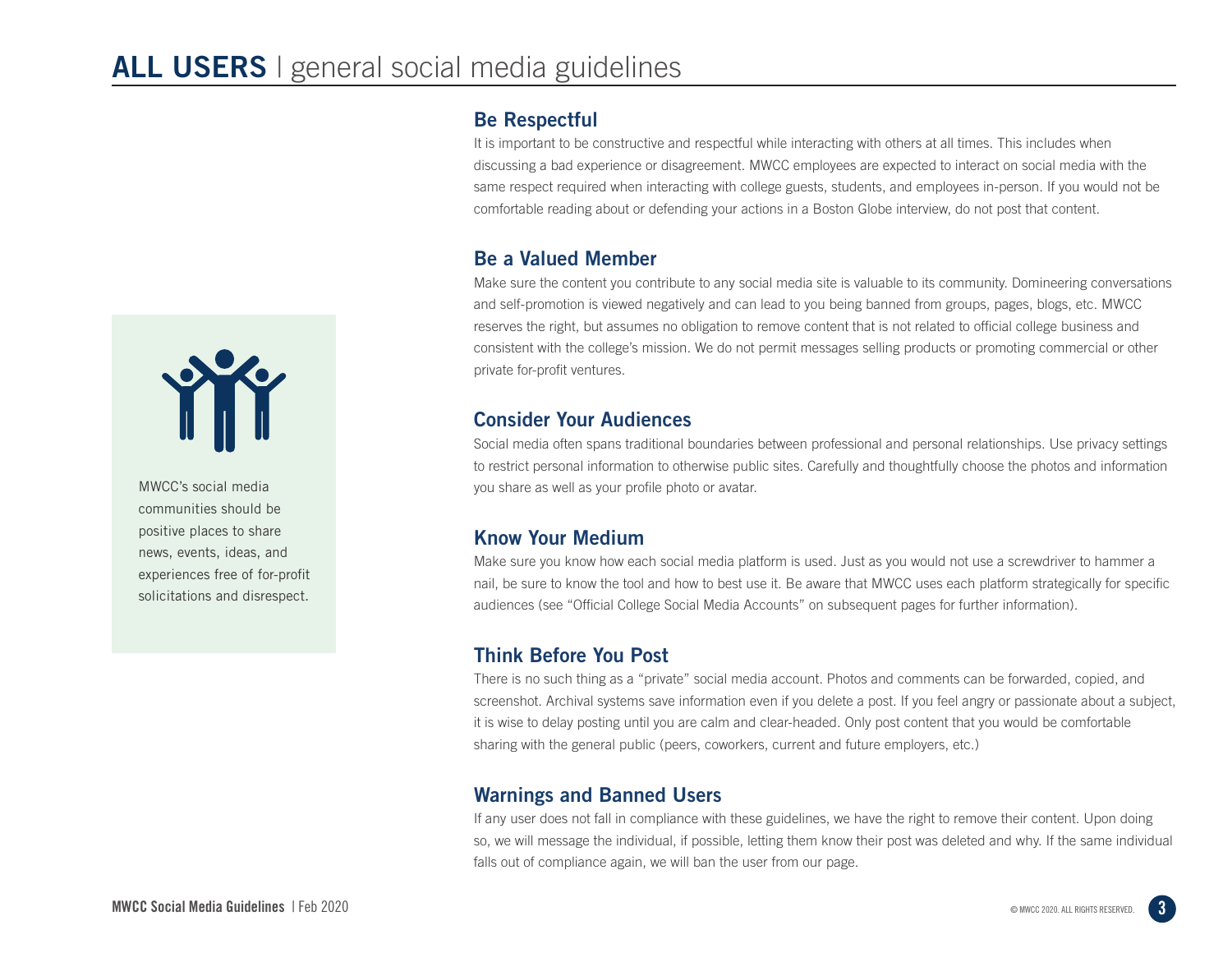## **OFFICIAL COLLEGE SOCIAL MEDIA | accounts**



At the time of this revision, MWCC's official accounts are:

Facebook

facebook.com/mountwachusett facebook.com/mount-wachusettcommunity-college-leominstercampus facebook.com/mount-wachusettcommunity-college-devenscampus facebook.com/MWCCAlerts

**Twitter** @mountwachusett

Instagram @mountwachusett

YouTube youtube.com/mountwachusett

LinkedIn linkedin.com/company/ mountwachusett

Snapchat moutwachusett

#### Approved Administrators

The Marketing and Communications department is responsible for maintaining the official MWCC social media accounts. Unless otherwise authorized by the Director of Marketing, only employees from this department are allowed to post to the official accounts.

#### Strategy

Each social media channel has a specific goal and purpose for a specific audience as outlined below. The Marketing and Communications department uses this as part of the overall recruitment and retention strategy.



#### **FACEBOOK**

Audience: Prospective students, community, parents, non-traditional students **Content:** Links to news stories, what's happening on campus, partnerships, events, photos/ albums, promotional videos and graphics, Facebook Live Q&A video content, student pride.

#### **TWITTER**

Audience: Legislatures, community, parents, non-traditional students

**Content:** Links to news stories, relevant articles, partnerships, event photos (1-3), promotional videos and graphics, student pride.

#### INSTAGRAM

 $\mathbf{O}$ 

Audience: Current students, traditional students, prospective students **Content:** Well-composed, high-quality photos highlighting points of pride or events with minimal text (1-5), Instagram "stories" can include more organic video clips, photos with text overlay

#### SNAPCHAT

Audience: Current students, traditional students, prospective students Content: Location/event based MWCC Snapchat Geo-filters.

#### YOUTUBE

**Audience:** Prospective students, community **Content:** High-quality video commercials/promotions, commencement and other large events that are live-streamed

#### $\mathbf{m}$

LINKEDIN

Audience: Job seekers, alumni. **Content:** Job postings

4 © MWCC 2020. ALL RIGHTS RESERVED. MWCC Social Media Guidelines | Feb 2020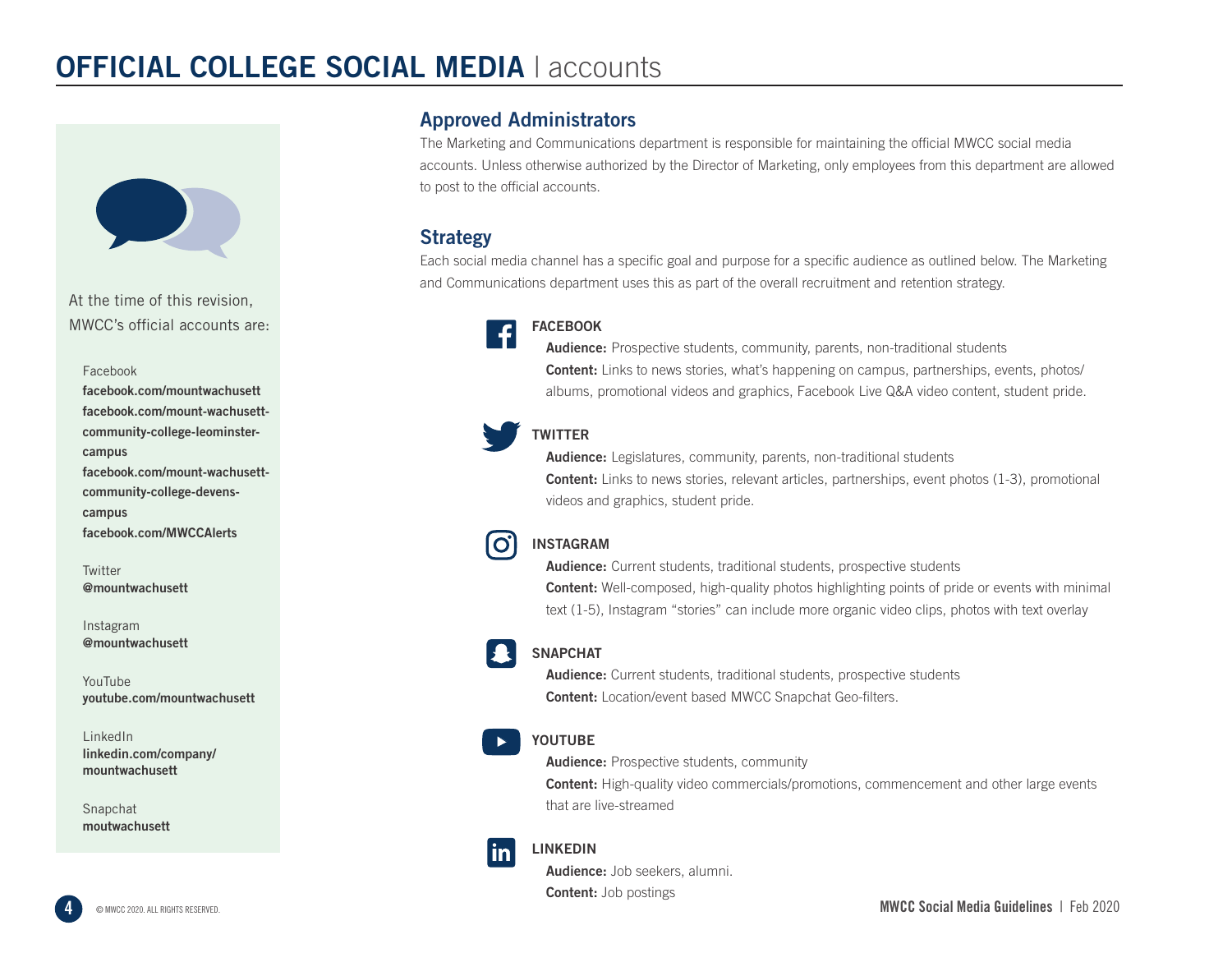# #

#### Hashtag That

Always try to use branded hashtags when posting on behalf of or in promotion of the College.

#### **Content**

Anyone from the MWCC community can request for information to be posted on an official account, however, the Marketing and Communications department will determine if the content is appropriate as well as how, when, and where to post the content so that it strategically aligns with the overarching social media plan and schedule. To make a request, fill out a marketing request form at **http://helpdesk.mwcc.edu**.

#### Official Hashtags

The College uses a variety of hashtags on social media, but the following hashtags are the most frequently used:

- #MWCC
- #MWCCPride
- #MWCC[year] (for commencement only)
- #MWCCFit (Mount Fitness)
- #MWCCStreetTeam (Street Team Ambassadors)
- #takeiton (STEM Starter Academy programs)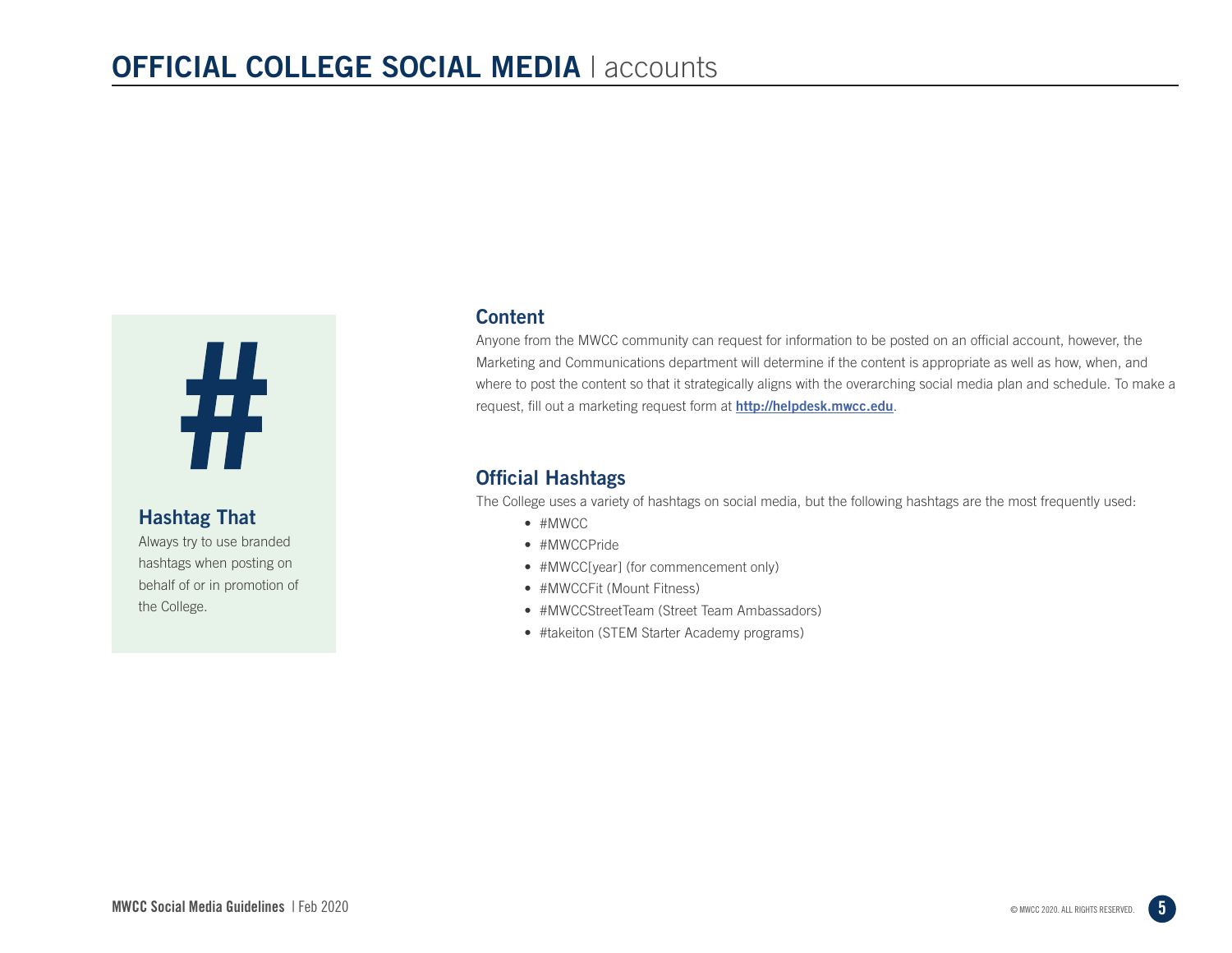

When requesting a new account, complete the following steps:

- 1. Submit a request at http://helpdesk.mwcc. edu
- 2. Meet with the Director and Assistant Director of Marketing
- 3. Provide administrative access to the Assistant Director of Marketing
- 4. Keep your account upto-date

#### Account Approval

Anyone who wishes to create a social media account for a college-affiliated group, department, program, club, organization, etc. must first meet with the Director and Assistant Director of Marketing to review administrative requirements and obtain official approval. It is preferred that the Marketing and Communications department set up the initial account to help maintain MWCC ownership of the account and provide proper branding. A marketing request form must be submitted.

#### Approved Administrators

An MWCC employee must be the official administrator for any college-affiliated social media account, however, when deemed appropriate, and approved by the Director of Marketing and the Dean of Students, an MWCC student can assist with account administration. Qualified students must be in good academic standing with a GPA of 2.5 or higher and have no previous disciplinary history with the College. Student administrative access can be revoked at any time by the Director of Marketing, Dean of Students, or department administrator.

It is required that the Director and Assistant Director of Marketing are both added as full administrators (or given the up-to-date username and password) to all college-affiliated social media accounts before the account is published. However, the day-to-day maintenance responsibilities will belong to the affiliated department, group, etc. This is a precautionary measure to make sure that:

- MWCC is never locked out of an account
- Should there be a problem, the Marketing and Communications department can quickly react and assist (such as the termination of a social media administrator)

Social media account administrators must keep the Marketing and Communications department up-to-date with the names and contact information of the administrator of the account at all times and notify them of any personnel changes that might effect this.

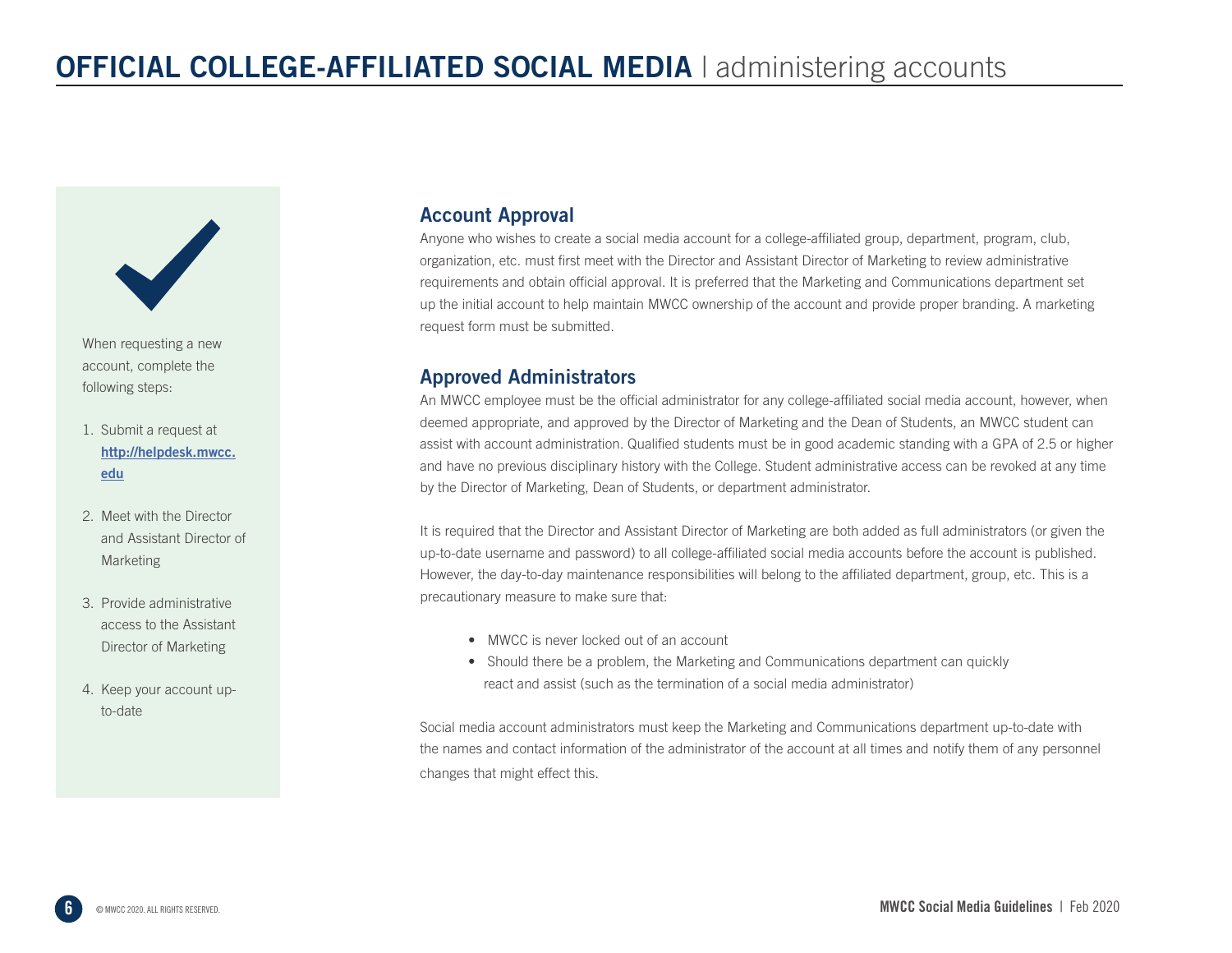

Be sure to follow our Official MWCC accounts:

Facebook facebook.com/ mountwachusett

Facebook facebook.com/MWCCAlerts

**Twitter** @mountwachusett

Instagram @mountwachusett

LinkedIn linkedin.com/company/ mountwachusett

#### Creating MWCC Official Instagram & Twitter Account(s)

If you decide that it is best to create an instagram for your a college-affiliated group, department, program, club, organization, etc. you will discuss, best practices, appropriate names for your instagram/twitter handle and appropriate hashtags. Instagram and Twitter accounts need to be set up separately because each account is indiviually managed, whereas MWCC Facebook Pages are able to be monitored via Facebook business manager. At the social media account approval meeting with the marketing department you will go over proper account set up information.

#### Set Up

Once it is determined that an account is needed, you will either set up the account yourself or enlist the help of the Assistant Director of Marketing. It is required that the marketing department is given the up-to-date username and password for the instagram/twitter. It is important that as soon as you set up the account you give the marketing department this information.

- Meet with Marketing Department
- Discuss who will be the main admin for the account
- Create your Instagram or Twitter account
- Make sure the Marketing Department has username(s) and password(s)
- Get started posting and creating content

It is also important to note that anytime a new person (Faculty, Staff, Student) is given admin/accessability to post on any MWCC official account they MUST go through social media training with the marketing department.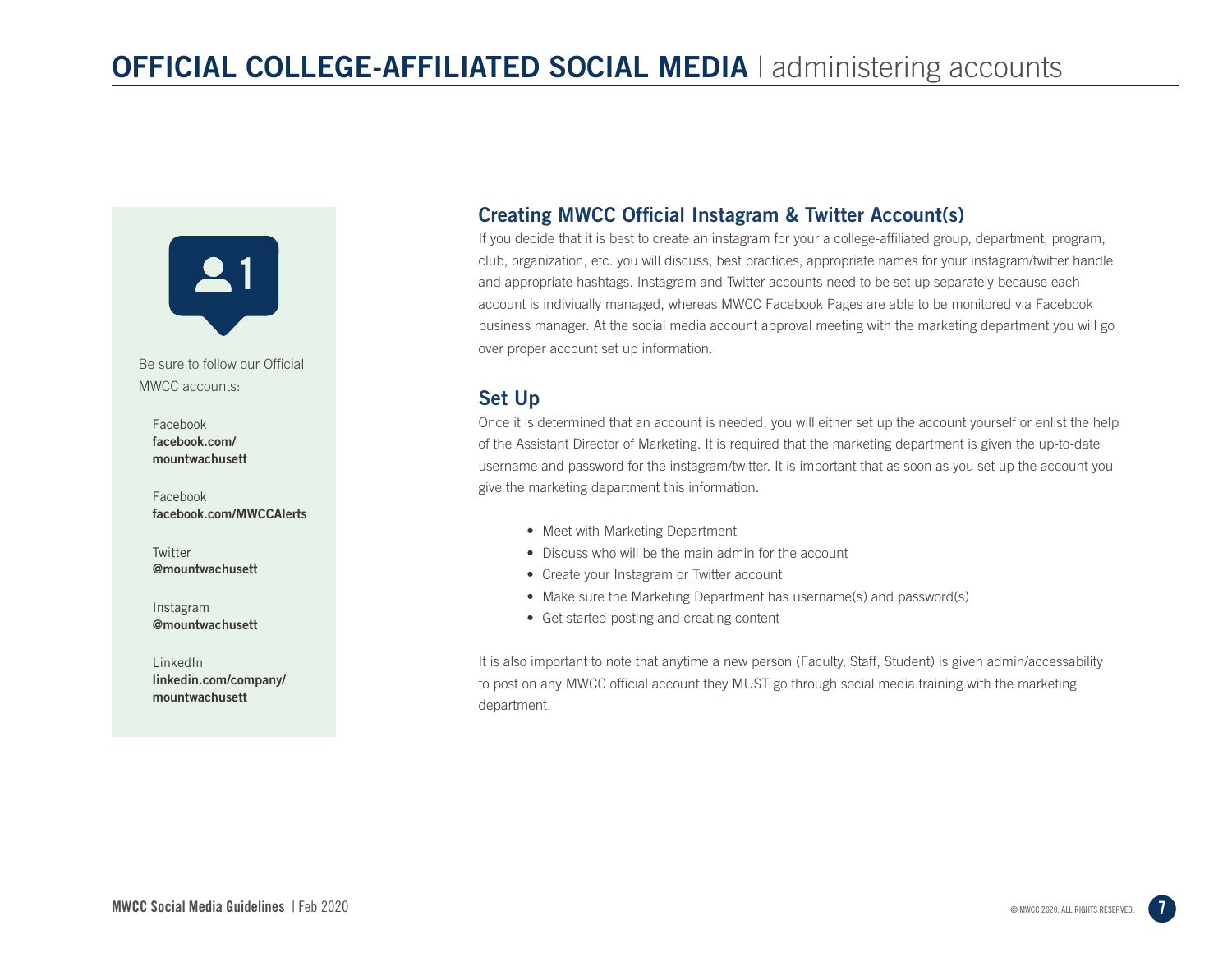

Be sure to follow our Official MWCC accounts:

#### Facebook

facebook.com/mountwachusett facebook.com/mountwachusett-community-collegeleominster-campus facebook.com/mountwachusett-community-collegedevens-campus facebook.com/MWCCAlerts

**Twitter** @mountwachusett

Instagram @mountwachusett

YouTube youtube.com/mountwachusett

LinkedIn linkedin.com/company/ mountwachusett

moutwachusett

Snapchat

#### Job Sharing Best Practices: LinkedIn & Facebook

As an active participant at MWCC, whether you are a faculty member, current student, alumni or staff it is important to follow the MWCC LinkedIn account as well as the @WorkAtMWCC Facebook page and share job opportunities from the college.

#### Sharing Jobs

Once a job is shared here are some tips on how to formulate a message that will expand to MWCC's network and get your connections interested in the new job posting.

- Talk about the reader/job seeker and how this position can improve their life
- Introduce the job opportunity/position
- Tell them what to do next. For example: "Apply here:"
- Link to job posting
- Relevant hashtag

When it comes to sharing a job posting on LinkedIn use the following as a guideline for utilizing relevant hashtags. Think about the **job function.** For example: #adjunct, #automotive, or #marketing etc. Think about the **location.** For example: #Gardner, #Leominster, or #Devens etc. Think about the MWCC **brand**. For example: #CommunityCollege, or #HigherEducation. Don't use too many hashtags, one or two is an appropriate amount.

**Template:** Are you experienced in [job function]? We are seeking a [job position title] at MWCC. This is a great opportunity for [how this position benefits the job seeker]. Apply online if you are interested or share within your network: [short job link] #jobfunction #location #brand

**Example:** Are you credentialed in medical assisting and have teaching experience? We are seeking a full-time Faculty to be Chair of the Medical Assisting Program at MWCC. This is a great opportunity for a dedicated educator who is focused on student success. Apply online if you are interested or share within your network: https://lnkd.in/d4DMJMx #Faculty #MedicalAssiting

Source: https://recruitingsocial.com/2018/02/promoting-jobs-linkedin/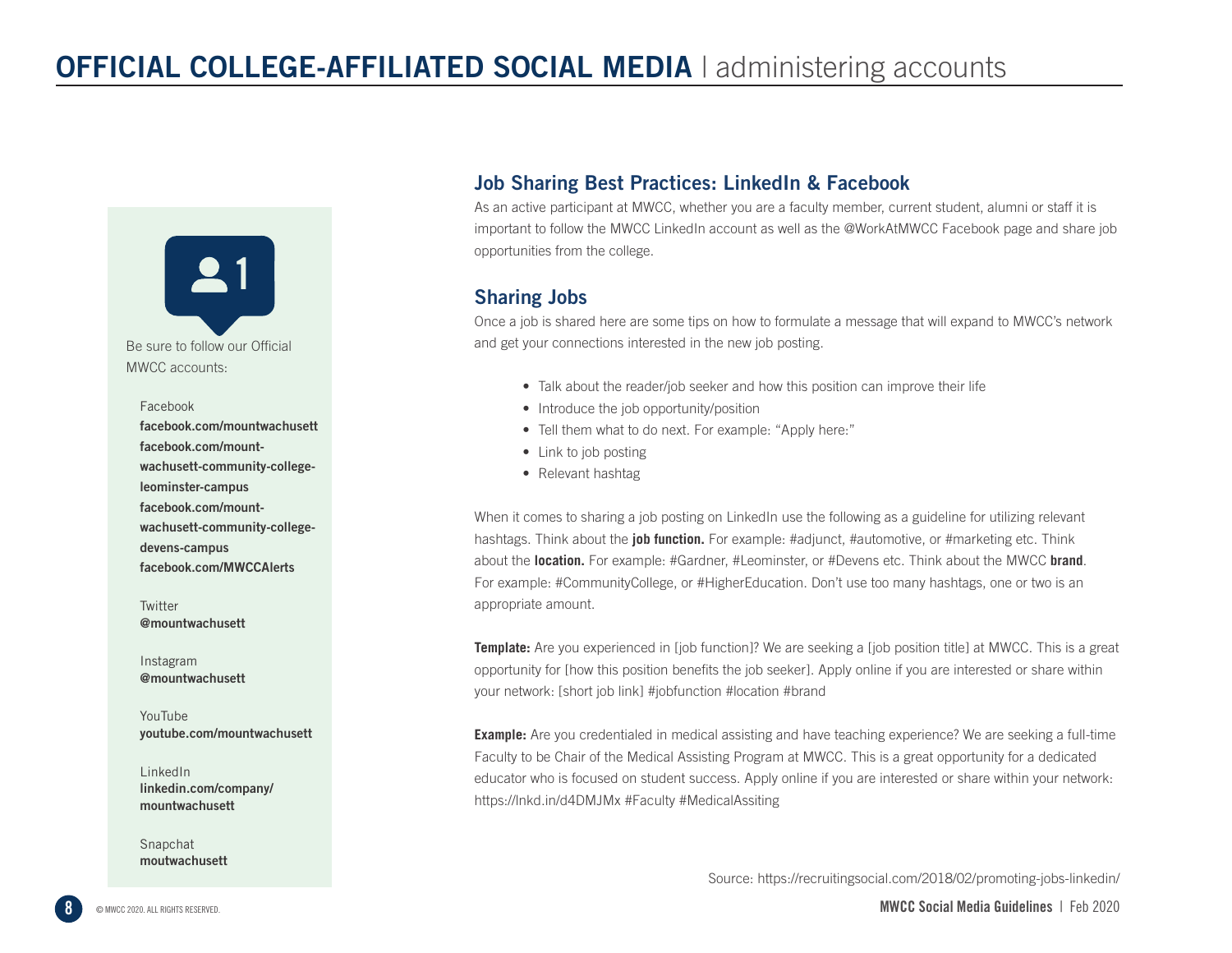

#### Response Time

When a user asks a question, response time should be reasonably prompt. While you are not required to monitor your account 24/7, you should be monitoring and responding promptly during business hours.

#### Content & Time Commitment

Administering a social media account is time-consuming and the content you post should be of high quality and strategic to your goals. Before embarking on setting up a specific account, the Director of Marketing and the Marketing Content Coordinator will brief you on the amount of time required for your desired account and the frequency of which you should be posting content. At the time of this revision, best practices recommend the following:

- Facebook: 2–5 times/week
- Twitter: 1-3 times/day
- Instagram: 2–5 times/week (and/or use stories to post multiple things in one day)
- YouTube: 1-3 times/month

A stale or outdated account can be more damaging to the image of an entity than not having an account at all. All administrators are expected to abide by MWCC's General Social Media Guidelines as set forth at the beginning of this document as well as all MWCC's policies.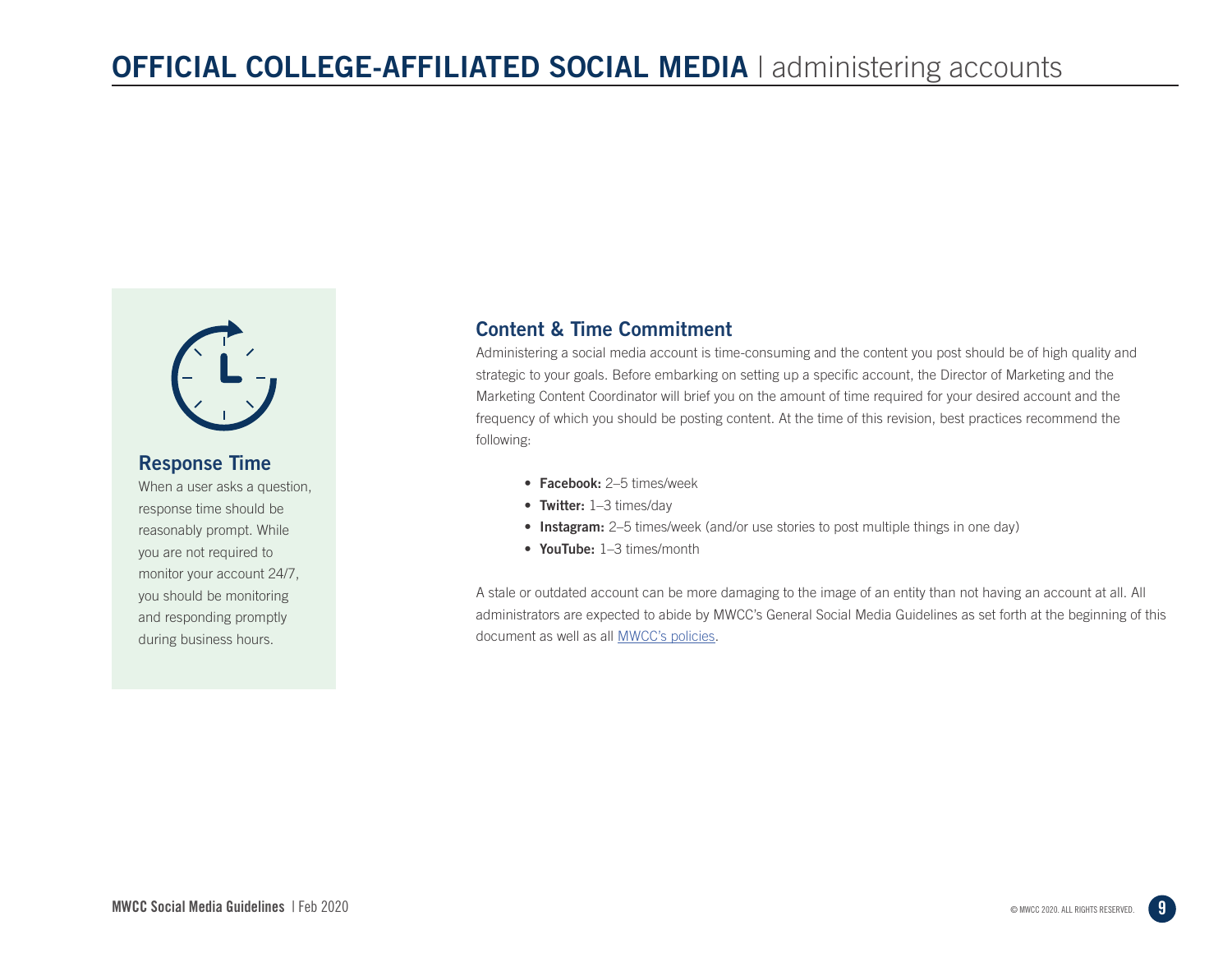$\mathbf{C}$ 

Any photo that is pulled from an internet search or copied from another source is strictly prohibited to avoid copyright infringement.

#### Use of Photos/Videos

Photos/videos must be owned by the person posting or by MWCC. Access to MWCC's photo library is granted at mwcc.edu/marketing. Any photo that is accessed via an internet search or copied from another source is strictly prohibited to avoid copyright infringement. Whenever taking photos of people, the following must be done:

- If hosting a public event, post a clearly marked crowd photography notice that states: *"Notice of Photography. Your entry to this event constitutes implied consent to be photographed and to have those photographs published by Mount Wachusett Community College in any manner for promotional purposes."*
- If taking photos of people not at a public event, get a model release signed from everyone in the photo(s). These can be obtained from the Marketing and Communications department.

It is the account administrator's responsibility to generate high-quality content and post it according to the best practices listed in this document.

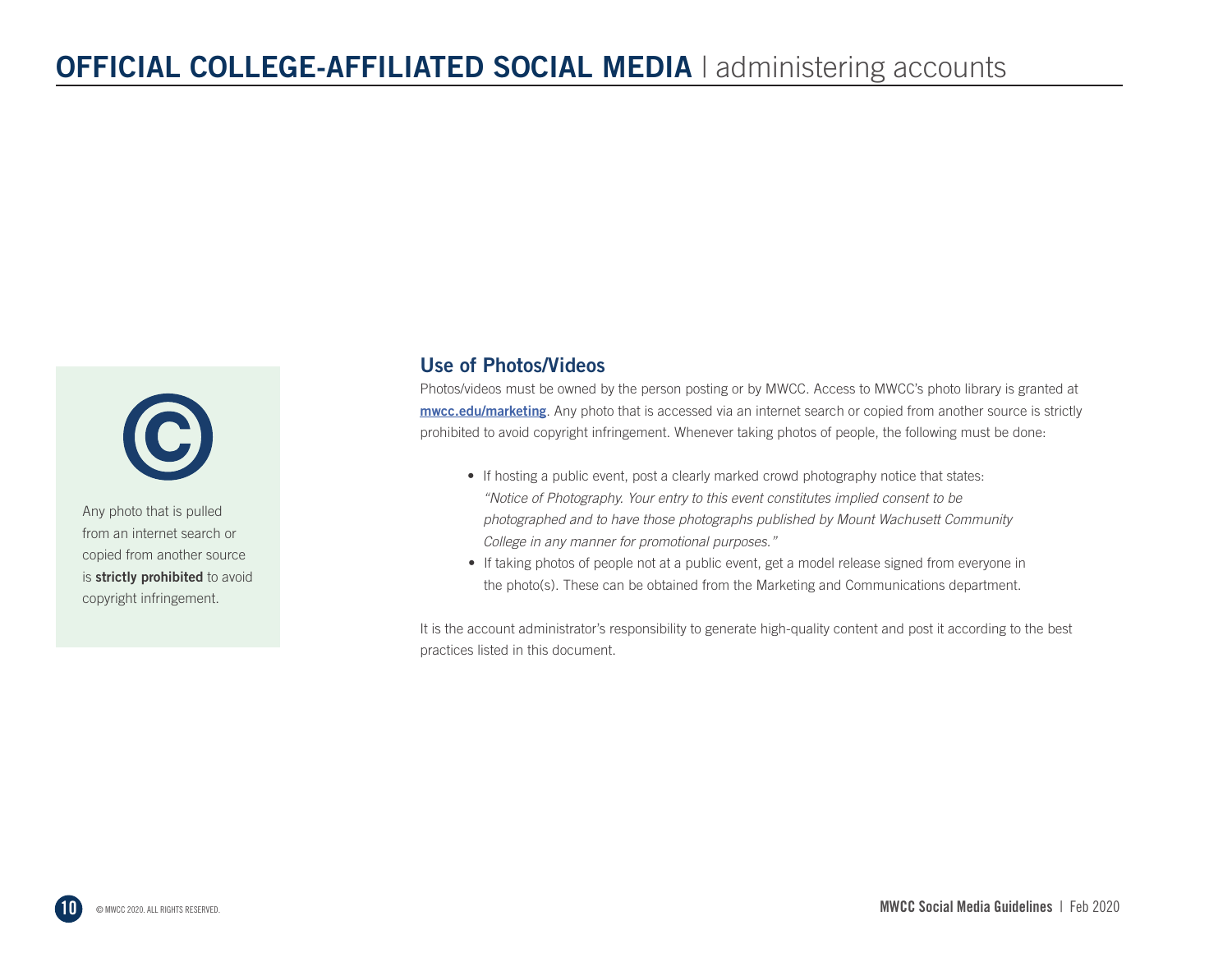

#### Harmful Content

Content that promotes or depicts illegal activity, is threatening or harassing, includes obscenities, or defames a person, group or organization is prohibited and will be documented and removed. Steps on how to document and proceed with such content is detailed to the right of this box.

#### Responding to Negative Content

Negative comments/posts may come up now and then and should be handled with a careful, thoughtful response. Always try to:

- Provide a polite and friendly answer to the question/criticism
- Direct the user to a source of information/assistance if you cannot help them yourself
- Refrain from removing a comment just because it's negative, remember that a negative comment is an opportunity to showcase MWCC
- If the content falls under the "Do No Harm" category in the General Social Media Guidelines, take the following steps:
	- 1. Document the post by taking a screenshot (include all relevant information)
	- 2. Save with the appropriate date in the filename
	- 3. Send the screenshot to the Chief of Campus Police, Dean of Students, and Executive Vice President (They will determine if further action is required.)
	- 4. Once you've completed step 3, you can remove or hide the harmful content (NOTE: If a backlash post occurs, explain that their content was removed because it violated our social media guidelines and thus had to be removed. Also provide a link to our guidelines for further information.)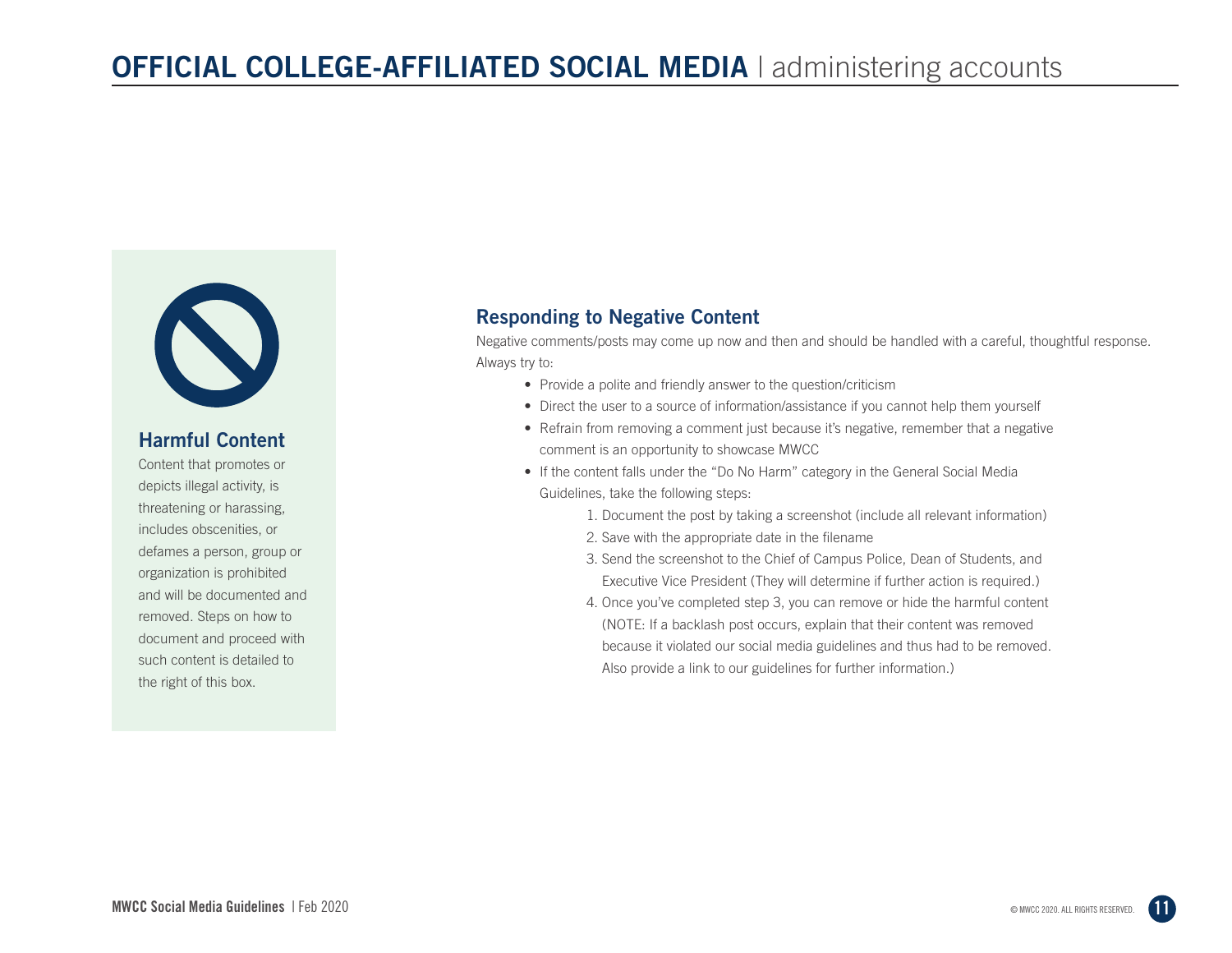

#### Account Security

The account administrator(s) must maintain the security of their account password and is fully responsible for all use of and any actions that take place using their account, including those that result from the failure to protect their information against unauthorized use.

#### Platform Compliance & Collecting User Information

Administrators are responsible for reviewing and complying with any policy and/or terms of service set forth by the platform of which they are using. In addition, no social media account may be used to collect personal information of any user.

#### Account Termination

The Marketing and Communications department will monitor social media activity across all college-affiliated accounts. If they find that an account is not being used according to these guidelines, they have the right to terminate or unpublish the account. A courtesy email will be sent to the account administrator to let them know that the account is out of compliance and they have one month to correct the situation. If at that time it has not been remedied, the Marketing and Communications department will terminate or unpublish the account.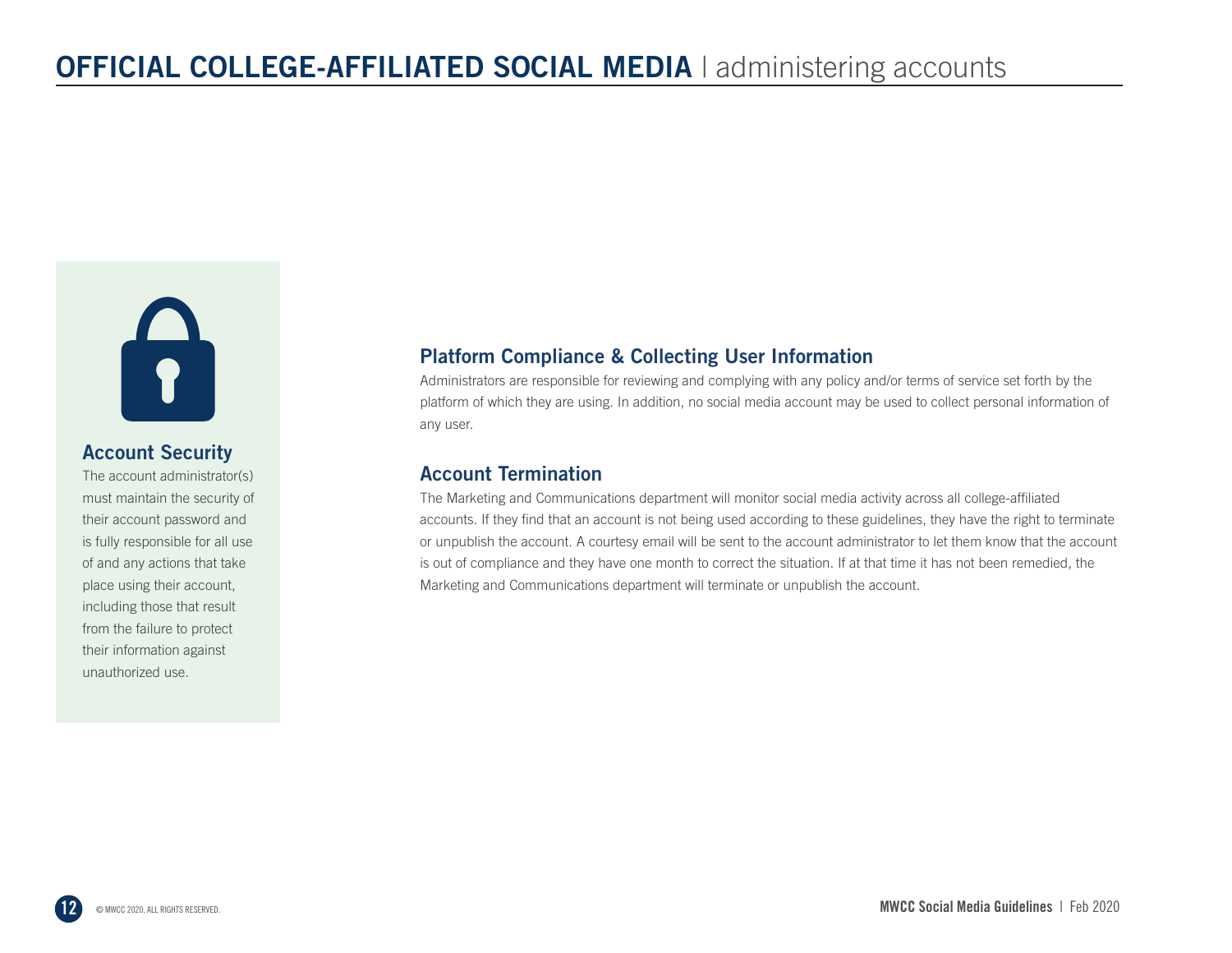

#### Social Media Requests

All requests should be submitted through the marketing request form at http://helpdesk.mwcc.edu. Supporting files and content should be uploaded in the request form. They can also be sent to marketing@mwcc.mass.edu.

| Vice President, External Affairs, Communications & K-12 Partnerships |  |
|----------------------------------------------------------------------|--|
| <b>Director of Marketing</b>                                         |  |
| <b>Assistant Director of Marketing</b>                               |  |
| <b>Graphic Design Coordinator</b>                                    |  |
| <b>Administrative Assistant</b>                                      |  |